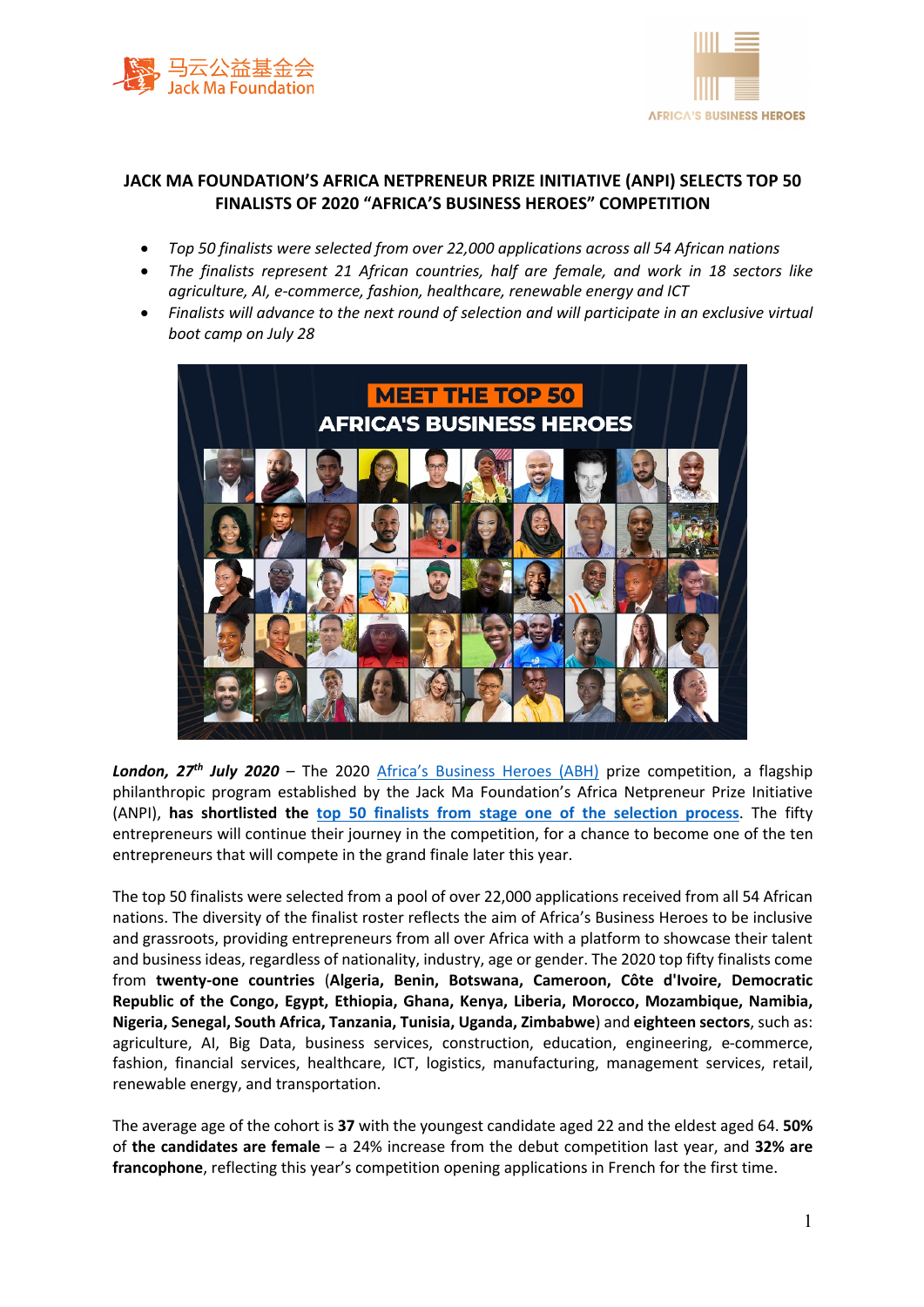



Over the past month, a panel of 140 highly skilled and experienced judges reviewed the submissions, evaluating applicants' leadership and vision, their ability to translate their innovations and ideas into sustainable and robust business models, and their commitment to create positive impact to uplift their communities. Judges, whose unrivalled knowledge and industry expertise has brought immense added value to the selection process, represented a variety of key sectors in Africa, such as agriculture, tech, retail and e-commerce, education, healthcare, finance, logistics, and tourism.

Before stepping into the second round of selection, which will determine the top 20 finalists, the fifty selected entrepreneurs will be invited to join an **exclusive virtual boot camp** hosted by the Africa's Business Heroes team on July 28<sup>th</sup>. The boot camp represents a further opportunity for aspiring candidates to access unparalleled knowledge and insights from across the ABH network. It also aims to build up finalists' management and leadership capabilities and ultimately increase not only their chance of progressing to the next stages of the competition but to further develop as entrepreneurs.

During the boot camp, they will have the chance to receive feedback from round 1 judges such as **Rafeh Saleh, Director of the Founder Institute** and **Omolara Awoyemi, Senior Program Manager at Facebook**. Participants will also have the opportunity to attend interactive workshops with industry and business leaders, who have been partnering with ABH this year, including **Abdelhameed Sharara, Founder & CEO of RiseUp; Patrick Awuah, Founder & President of Ashesi University, and Sebastien Nony, General Partner of Janngo Capital**. It will also feature a few of the 2019 finalists who will provide advice and insights on their own journeys.

The selection process to spotlight the 2020 Africa's Business Heroes finalists will continue throughout the summer. Following round 2 interviews and the semi-finale pitch, the top 20 and top 10 finalists will be announced in August and September respectively. ABH will culminate in a grand finale show later this year, where the top 10 finalists will take the stage to pitch business legends – including Jack Ma – for a chance to win their share of a US\$1.5 million prize pool.

A number of round 1 judges commented on their experience with Africa's Business Heroes, noting:

*"I am thrilled to have served as a judge for the Africa's Business Heroes competition. It's been an honour to help identify business heroes from Africa that are genuinely committed to changing the game in their respective industries. In these challenging times, getting to discover how the ABH applicants manage to turn challenges into opportunities, with a real sense of purpose and dedication to improve the conditions of people in their communities strengthens my belief in the promise of entrepreneurship in Africa."* said **Isadora Bigourdan Bryden, Team Lead at Agence Française de Développement.**

*"Driven by the spirit of entrepreneurship, the tangible benefits of social good, and a strong sense of community pride, this startup competition is special - showcasing many promising ideas and a diverse group of African startups. It's been inspirational to see these founders, deeply rooted and passionate, create change in their world."* commented **Triane Chang, Silicon Valley Startup Advisor.**

*"It is truly heartwarming to see that so many young entrepreneurs are working passionately to drive high-impact social projects across the African continent. The judging process was not an easy task as all participants submitted very high-quality applications with compelling business propositions. As the competition progresses, I look forward to following the finalists' journey and how they will use their talent and skills to generate positive change in their communities and beyond."* added **Firas Ezzeddine, Manager, Group Strategy at Philips**.